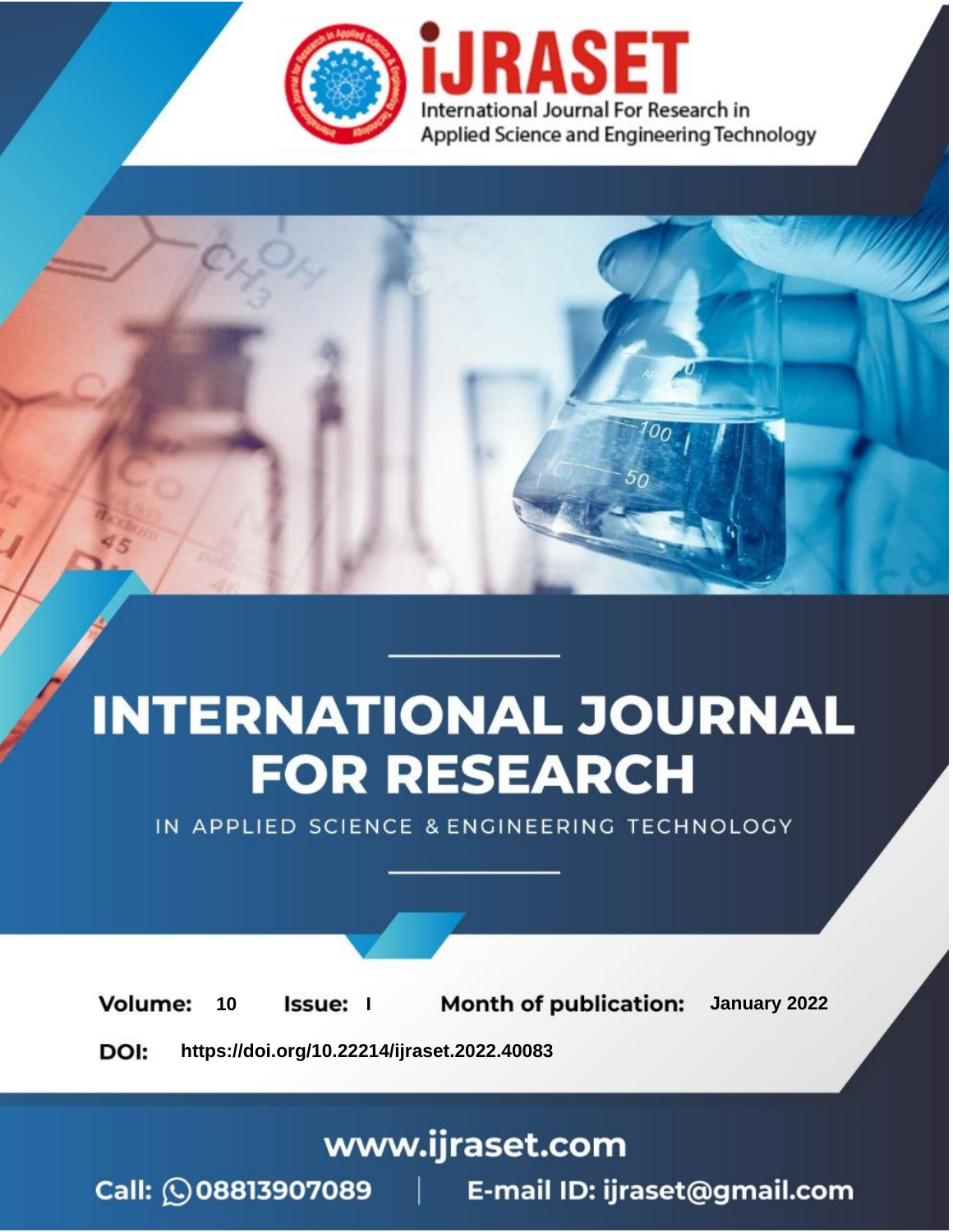

International Journal for Research in Applied Science & Engineering Technology (IJRASET)  *ISSN: 2321-9653; IC Value: 45.98; SJ Impact Factor: 7.538 Volume 10 Issue I Jan 2022- Available at www.ijraset.com*

### **Customized Automated Email Bot**

Shruti Mane<sup>1</sup>, Prof. Bhanuse Vijaykumar Rayappa<sup>2</sup> *<sup>1</sup>Vishwakarma Institute of Technology*

*Abstract: Email is one of the most reliable, authentic, genuine and frequently used modes of communication among the corporate sector. It is a common practice in corporate culture to send an automatic response for the new incoming messages but it is very generic and limited in extent of its functionality. A system can be designed to substitute the tedious work of replying to thousands of mails using human force. This work proposes a system which in overall automates the work of responding to a client/user. It aims to minimize the laborious task of going through email manually by customizing the response as per the query of the user and designing a reply as per the condition. The proposed system gives us the information regarding effectiveness of the approach in its implementation* 

#### **I. INTRODUCTION**

One of the most ubiquitous and widely used modes of communication in professional as well as personal aspects is Email. It is always exciting when one seeks someone or some enterprise out through their email and they respond without wasting much of the time. Now-a-Days in society, especially as technology is growing, people are looking for immediate response and satisfaction. Not only does it provide with a boost in efficiency but also it may be a great and a very useful business tool if used in a proper manner. For example, if you cannot respond within 24-48 hours, automated emails are

great ways to inform the email recipients when you will have a delay in your response due to a project, vacation, and so on. Email is amongst one of the most robust and secures means of online communication and it has become communication tool of paramount importance for most enterprises as well as professionals.

#### **II. METHODOLOGY**

Imported the required libraries. Gave access to email id.

Used assistant for the project in English language.

Added a contact list for sending emails.

Used if-while for adding clients to whom email is to sent, subject and content of the project.

And then the email is sent successfully.

#### **III. LIMITATION**

*A.* It does not operate unless it is given further commands

*B.* A bot is not a person.

*C.* They need time for implementation of thing to be done.

*D.* They don't understand the human context directly.

#### **IV. CONCLUSION**

The work proposed in this paper is a system which to be used for generating intelligent replies to certain class of emails. The proposed system is intended to build a framework for efficient email management system, capable of classifying and along with that also automatically replying to a certain class of emails.

Check By: Dupli Checker

Code :- import smtplib from email.message import EmailMessage import speech\_recognition as sr import pyttsx3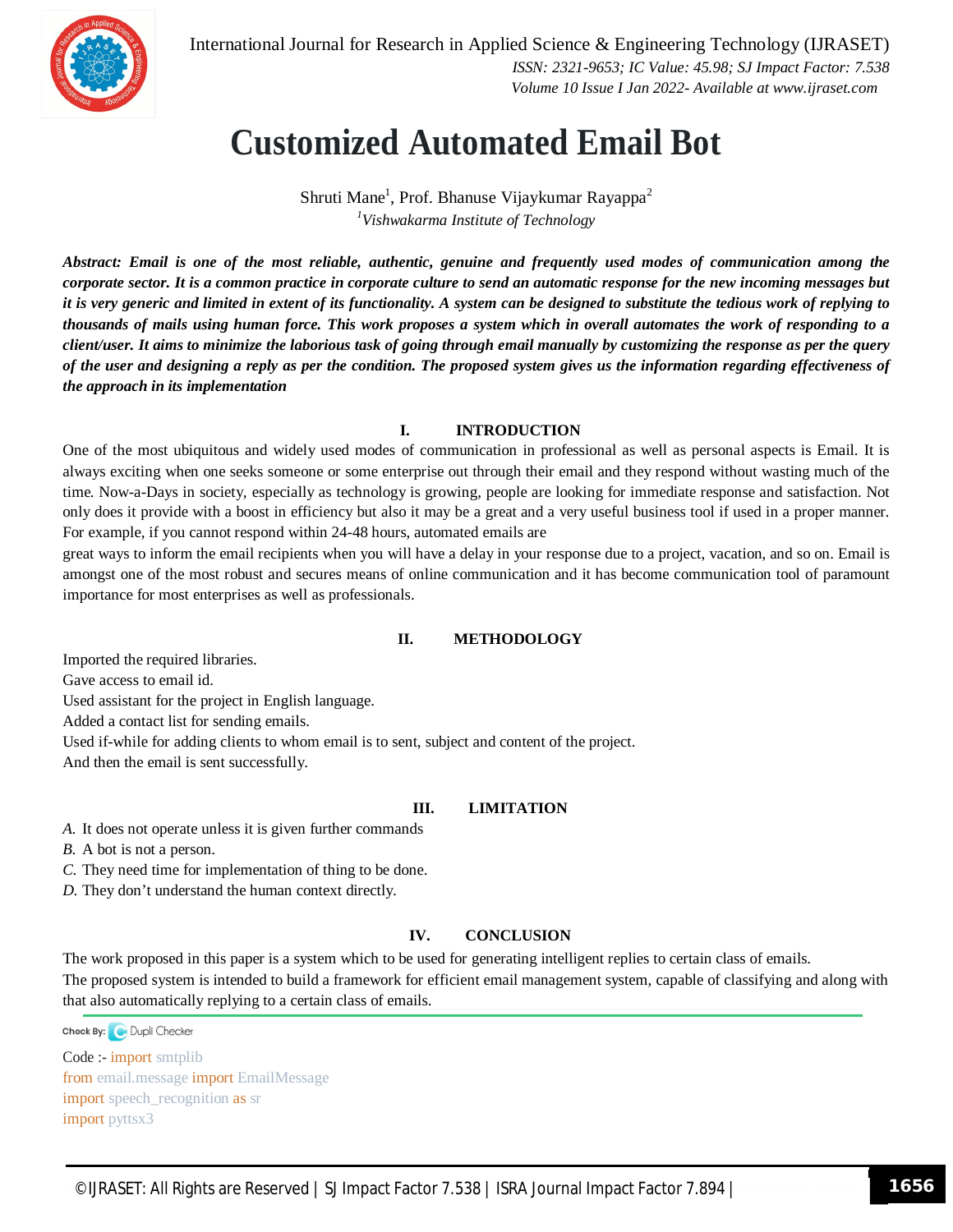

```
listener = sr.Recognizer()
engine = pyttsx3.init()voices = engine.getProperty('voices')
engine.setProperty('voice', voices[1].id)
server = smtplib.SMTP("smtp.gmail.com", 587)
server.starttls()
server_login_mail = "maneshrutii123@gmail.com"
server_login_password = "Satara@123"
server.login(server_login_mail, server_login_password)
```
def say(text): engine.say(text) engine.runAndWait()

say("hello, how can i help you? myself email assistant")

```
def assistant_listener():
```

```
 try:
```

```
with sr.Microphone() as source:
   print("Listening...")
   voice = listener.listen(source)
   info = listener.recognize_google(voice, language="en-in").lower()
   return info
```

```
 except:
```

```
 return "no"
```

```
def send_email(rec, subject, message):
   email = EmailMessage()
   email['From'] = server_login_mail
  email['To'] = rec email['Subject'] = subject
   email.set_content(message)
   server.send_message(email)
```

```
contact = \{ "vit": "shruti.mane20@vit.edu",
   "shruti": "shrutimane5122@gmail.com"
```

```
}
```

```
def whattodo():
   listen_me = assistant_listener()
   if "assistant" in listen_me:
     if "write mail" in listen me:
        say("To whom you want to send mail?")
        try:
```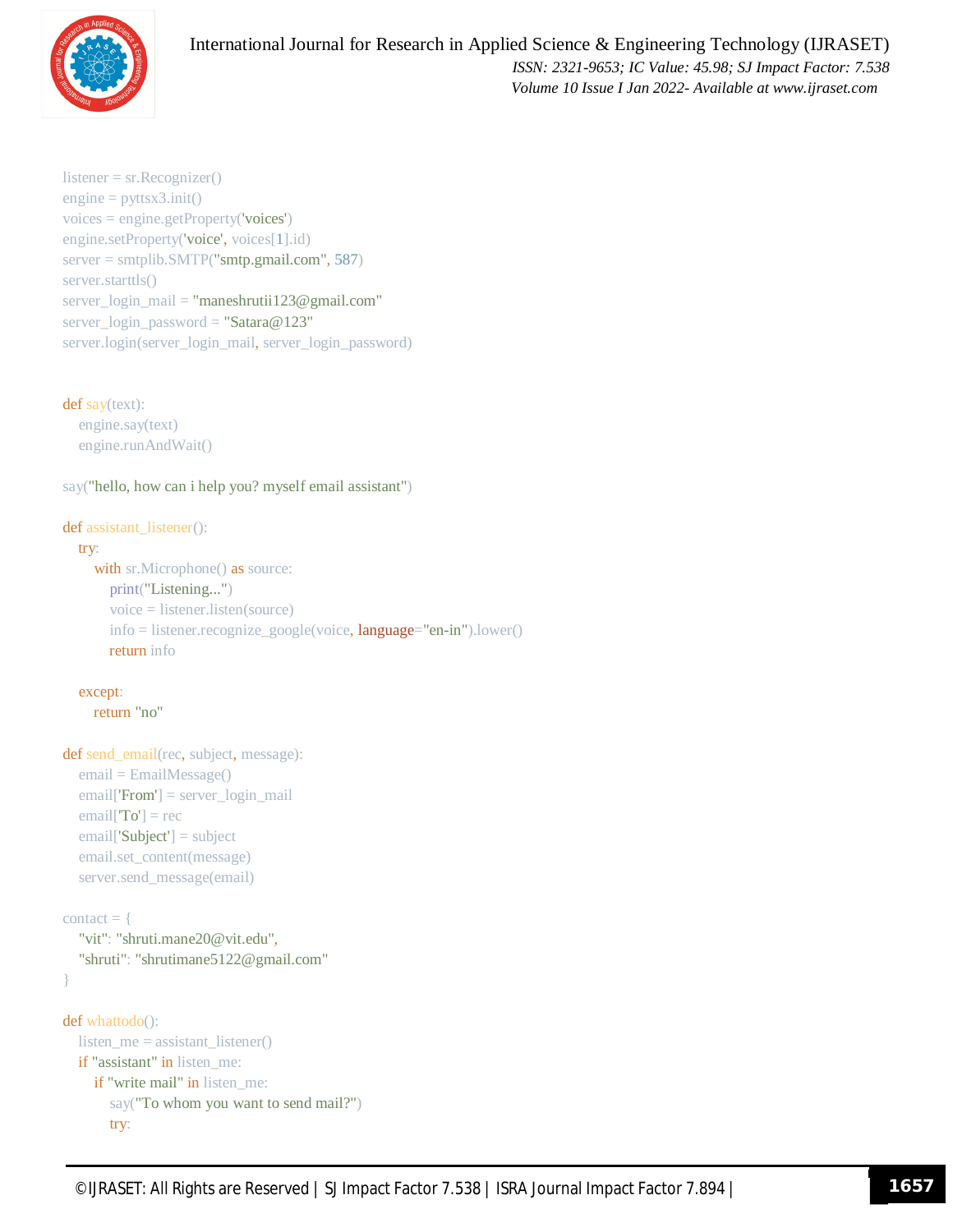

 *ISSN: 2321-9653; IC Value: 45.98; SJ Impact Factor: 7.538 Volume 10 Issue I Jan 2022- Available at www.ijraset.com*

```
 user = assistant_listener()
   email = contact[user]
 except:
   say(user+" not found in your contacts!")
   return 0
 say("What you want to be subject?")
subject = assistant_{{\text{distance}}} say("what should be the message?")
message = assistantListener() send_email(email, subject, message)
 say("Email Send Successfully")
```
#### while True:

whattodo()

| <b>RESULT</b><br>V.                                                                                                                                                                                               |                                                                         |
|-------------------------------------------------------------------------------------------------------------------------------------------------------------------------------------------------------------------|-------------------------------------------------------------------------|
| .<br>$\bullet$<br>$\mathcal{Q}_*$<br>- 63<br>q<br>$\ddot{\phantom{0}}$<br>$\leftarrow$<br>n Brit                                                                                                                  | 1 of 144<br>$\leq$<br>$1000 - 400$                                      |
| sdp project Inbox x                                                                                                                                                                                               | ē<br>G                                                                  |
| maneshrutii123@gmail.com<br>$\stackrel{\circ}{-}$<br>to me $\tau$<br>i have created and email bots for my sdp project<br>Received, thank you.<br>Got it, thanks!<br>Thanks a lot.<br>Forward<br>$\triangle$ Reply | 12:50 PM (19 minutes ago)<br>- 1<br>$\mathbf{x}$<br>$\hat{\phantom{a}}$ |